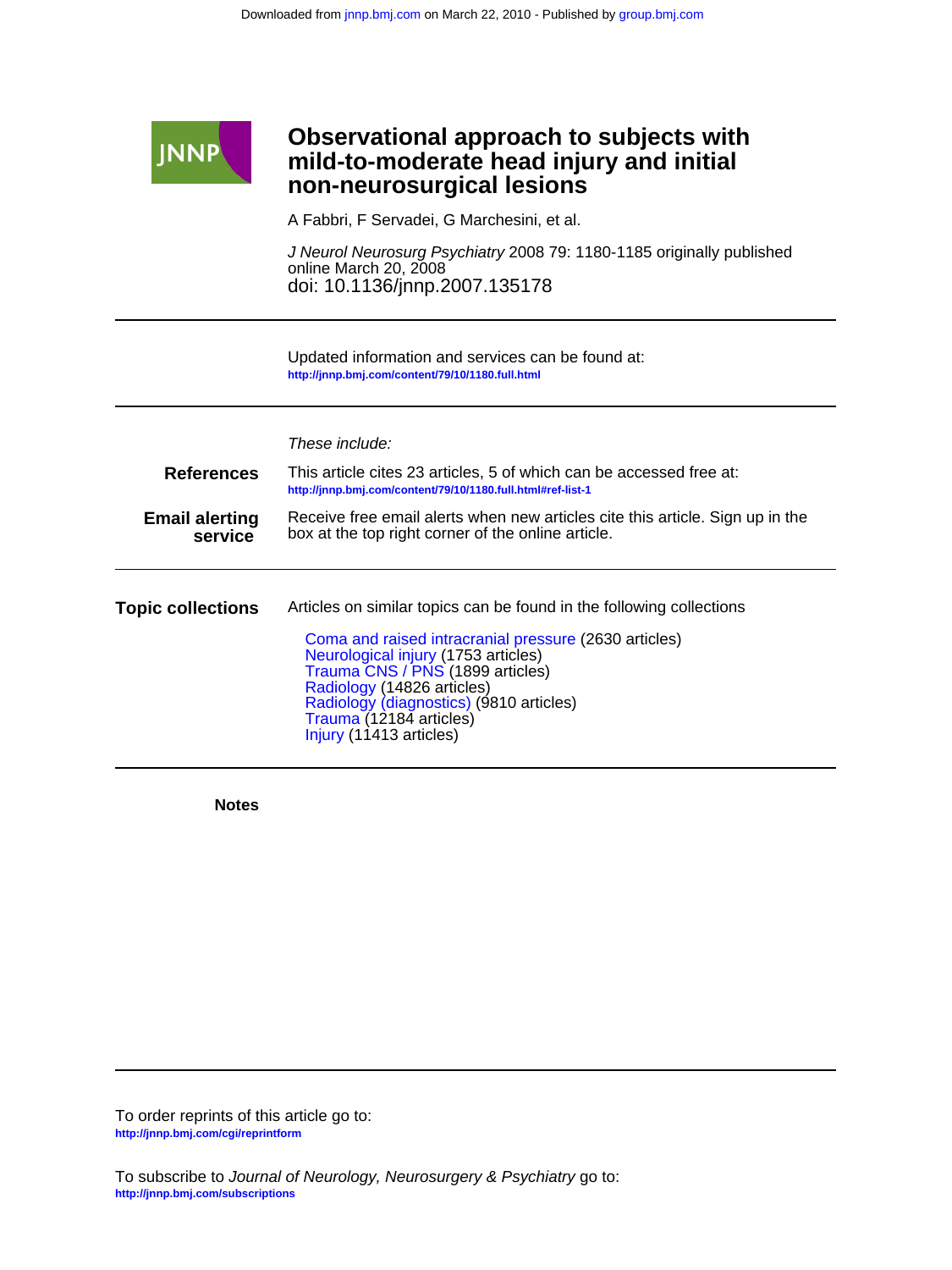# Observational approach to subjects with mild-tomoderate head injury and initial non-neurosurgical lesions

A Fabbri,<sup>1</sup> F Servadei,<sup>2</sup> G Marchesini,<sup>3</sup> S C Stein,<sup>4</sup> A Vandelli<sup>1</sup>

## ABSTRACT

**Background:** The model of care for patients with mild-tomoderate head injury and CT-detected lesions that do not require an immediate intervention is a matter of debate. This study compared the effects on outcome of a model based either on observation in a neurosurgical unit (NSU) or in a peripheral hospital (PH), making use of neurosurgical expertise via a teleradiology system.

Patients and methods: The investigation reviewed the data that was prospectively collected in 865 cases with mild-to-moderate head injury and positive CT scan, not needing immediate neurosurgical evacuation. Outcome was determined at 6 months. The predictive value of location of observation on outcome was evaluated by logistic regression, after adjustment for the propensity score to the type of observation (calculated on main entry variables).

Findings: 700 subjects had a mild head injury, 105 had a moderate injury with GCS 13–11 and 60 with Glasgow Coma Scale (GCS) 10–9. Only 152/865 subjects (17.6%) were admitted to a NSU. During observation, neurosurgery was necessary in 117 cases (13.5%), 74/152 (48.7%) NSU-observed patients and 43/713 (6.0%;  $p<0.001$ ) PH-observed cases. The outcome was unfavourable in 18% of the NSU cases versus 10% of the PH cases ( $p = 0.143$ ). After correction for propensity, no significant differences were found between models of observation (NSU vs. PH; odds ratio, 0.92; 95% confidence interval, 0.49 to 1.75).

Interpretation: A model of care based on observation in PH with neurosurgical consult by teleradiology system, repeat CT scanning and transfer time 30–60 min to a NSU is not detrimental for subjects with initial nonneurosurgical lesions after mild-to-moderate head injury.

Subjects with mild-to-moderate head injury (Glasgow Coma Scale (GCS) 15–9) admitted to the Emergency Department (ED) with positive CT scan represent a heterogeneous group of patients with large variability as to injury severity, clinical course, neurological recovery and long-term outcome.1–4 Patients with mass lesions need immediate neurosurgical intervention and require immediate admission to neurosurgical units (NSUs). A second group needs careful observation in the event that subsequent clinical or radiological deterioration indicates the need for immediate neurosurgical intervention. This group represents a special challenge for emergency physicians, as injury progression is highly variable. In a few cases, progression is extremely rapid and the ultimate outcome might be unfavourable because of delayed diagnosis and transfer to  $NSUs<sub>i</sub>$ <sup>56</sup> in other cases,

the injury does not progress and the final outcome is usually favourable.

Trauma system coverage is not ubiquitous in Europe and not all trauma centres offer 24-hour neurosurgical cover or bed availability.7 8 In current practice, most patients with head injury and CT scans that do not indicate the need for immediate neurosurgical intervention are initially admitted to peripheral hospitals (PHs) without NSUs. This practice is, however, a matter of debate. In a recent study, the mortality of subjects with severe head injury was twice as high in patients treated in nonneurosurgical centres in comparison to those admitted immediately to NSUs.<sup>9</sup>

In the general hospital of Forlì, we set up a longstanding observational protocol for all cases admitted to the ED with head injury. We used the large database of subjects with positive CT scan following mild to moderate head injury who did not need immediate neurosurgical intervention to evaluate the effects on outcome of a model based on observation in a NSU versus observation in a PH with neurosurgical expertise via a teleradiology system and a NSU transfer time of 30–60 min (so-called ''Hub and Spoke'' model).

## PATIENTS AND METHODS **Database**

All cases attending the ED of our general hospital with mild and moderate head injury are treated according to pre-defined procedures.<sup>10</sup> A number of clinical variables are systematically registered for outcome purposes in each patient according to a specific protocol proposed by the NCWFNS (Neurosurgical Committee of World Federation of Neurosurgical Societies) for subjects with mild head injury (GCS 15–14) and modified for cases with moderate injury (GCS 13–9). The Head Injury Registry consists of the consecutive medical records of all patients attending the ED of Forlı` from 1999 for acute head injury within 24 hours from trauma.

## Study population, setting and design

We present the analysis of our data to June 2006, when the database included 12 715 consecutively triaged cases living in the area of Forlì, aged  $\geq 10$ years. In 12 242 cases (96.3%), the head injury was classified within 24 hours from trauma as mild (GCS 15–14), in 309 (2.4%) as moderate (GCS 13– 9) and in 164 (1.3%) as severe (GCS<9).

The ED of Forlì is part of a general hospital with 450 acute beds, providing general clinical services (except cardiac surgery and neurosurgery). The ED

<sup>1</sup> Dipartimento dell'Emergenza, Presidio Ospedaliero Morgagni-Pierantoni, Azienda Unità Sanitaria Locale di Forlì, Italy;<br><sup>2</sup> Unità Operativa di Neurochirurgia, Azienda Ospedaliero-Universitaria di Parma, Italy; <sup>3</sup> Alma Mater Studiorum, Università di Bologna, Italy; <sup>4</sup> Department of Neurosurgery, University of Pennsylvania School of Medicine, Philadelphia, PA, USA

Correspondence to: Andrea Fabbri, Dipartimento dell'Emergenza, Presidio Ospedaliero Morgagni-Pierantoni, Azienda USL Forlì, Via Forlanini 34, I - 47100 Forlì, İtaly; dr.andrea.fabbri@gmail.com

Received 18 September 2007 Revised 22 February 2008 Accepted 25 February 2008 Published Online First 20 March 2008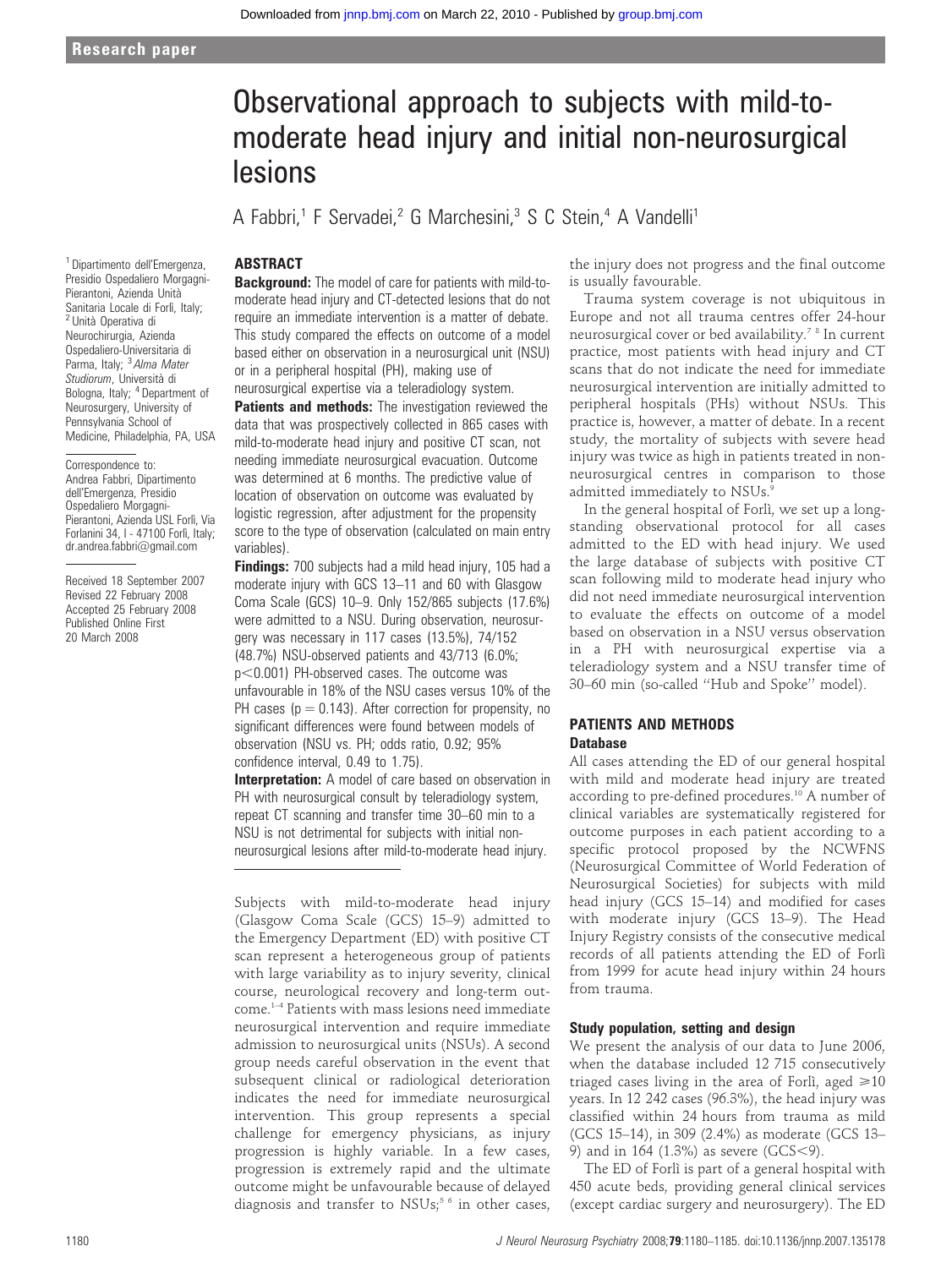treats about 48 000 subjects per year from a population of 171 000 inhabitants in an area of 1380  $km^2$ ; 58% of the population live in an urban environment. The hospital treats more than 20 000 subjects, with 900 admissions to intensive care. The hospital database is directly connected with the General Registry Office of the District.

The subjects selected for the present analysis were all patients with a positive CT scan not requiring an immediate neurosurgical intervention after an acute mild or moderate head injury.

Exclusion criteria were severe hypotension caused by extracranial injuries (systolic blood pressure persistently  $<$ 90 mm Hg) (8 cases), and penetrating head injury (2 cases). Also excluded were 14 subjects, who needed sedation for intubation before ED admission.

The final outcome was determined 6 months after injury. First, a systematic search of all patients with intracranial lesions was carried out by checking the death certificates and the medical databases of our local health district. Following this, a member of the ED staff contacted all the patients who survived by means of a structured telephone interview, to determine the presence of disability.

The protocol of the present report was carried out according to the Helsinki Declaration and approved by the senior staff Committee of the Azienda Unità Sanitaria Locale of Forlì, a board regulating non-interventional studies and equivalent to an Institutional Review Board.

## Model of care

On admission to ED, general physical and neurological examinations are performed and routine laboratory tests taken. A cranial CT scan is routinely performed within 2 hours of injury. The non-contrast scan protocol involves 5 mm cuts from the foramen magnum to the vertex, using third-generation equipment. On completion of the CT scan, a teleradiology consultation takes place between the emergency physician and the neurosurgeon. The NSU of Cesena is the referral centre of a network of seven integrated hospitals (''Hub and Spoke'' model).

Transfer to NSU was dictated by clinical judgment and lesion severity and type, as having of a higher probability of evolution, to avoid any delay occuring if neurosurgical intervention should become mandatory. Except for patients requiring neurosurgical intervention, care is identical at both institutions.

According to our protocol, $11$  all patients with lesions of Marshall category III and IV (basal cistern compression and/or midline shift) would require immediate transfer to a NSU,<sup>12 13</sup> whereas the location of observation for patients belonging to Marshall category II (no mass lesion, intracranial lesions of a volume less than 25 cc, no aspects of basal cistern compression and/or midline shift) are discussed on a case-by-case basis. However, several violations of the protocol occurred, because of constraints in NSU resources and old age. Overall, only 69/196 cases (35.5%) with lesions belonging to Marshall category III, and 21/51 (41.2%) of subjects with category IV were admitted for observation to a NSU. Subjects with lesions in Marshall category II were admitted to a NSU in only 62 of 618 cases  $(10\%)$ .

The time interval between the trauma and the admission CT scan was recorded for each patient. Also recorded were any subsequent control CT scans, carried out according to clinical and radiological results, within 72 hours from the original event. The observation schedule was carried out according to a pre-defined protocol shared by EDs and NSUs all over the area, and consisted of follow-up GCS (after 60 and 120 minutes and

then every 2 hours), and additional CT scans after 6, 12 or 24 hours from admission, according to the suggestions of the neurosurgeon, or at any time, should neurological deterioration occur.

For the purpose of the present study, all CT scans were reviewed retrospectively by two investigators (AF and AV), to confirm the initial diagnosis, and were classified according to the criteria of Marshall et  $al$ ,<sup>12</sup> modified according to the revision of the European Brain Injury Consortium (EBIC).<sup>13</sup>

## Definition of variables

Ten variables were selected as the criteria jointly considered by the emergency physician and the neurosurgeon to determine the need for immediate transfer to a NSU. They were based on the clinical status (age, coagulation status, Charlson Co-morbidity Index, and Injury Severity Score), the neurological status (GCS) and the CT scan results (Marshall category<sup>12</sup> and the type of injury – presence of traumatic subarachnoid haemorrhage (t-SAH), subdural haematoma (SDH), epidural haematoma (EDH), intracerebral haemorrhage (ICH) or basal skull fracture  $(BSF)$ ).<sup>2</sup>

The Charlson Score for co-morbidities was calculated for each subject on the basis of history of diabetes, hypertension, coronary artery, respiratory, neurological and gastrointestinal diseases, as well as permanent disability.14 In our protocol, the presence of cardiovascular disease and permanent disability were given 2 points.

Injuries were coded by experienced medical personnel according to the Abbreviated Injury Scale<sup>15</sup> for any body region (Head-Neck, Face, Chest, Abdomen, Extremities, External). The Injury Severity Score15 was calculated as the score derived from the three most severe injuries of each body region. Admission CT data were available in all patients.

Patients' coagulation status (prothrombin time, partial thromboplastin time and platelet count) was carried out by protocol in all cases. Normal values of the International Normalized Ratio (INR) for our laboratory are  $<$ 1.4.

The need for neurosurgical intervention because of clinical and/or radiological deterioration during the observation period was only considered in the first 7 days after diagnosis, in order to exclude delayed complication of the injury (chronic subdural haematomas, hygromas or hydrocephalus).<sup>2</sup>

## Outcome measures

The main outcome measure was the Glasgow Outcome Scale  $(GOS)^{16}$  at 6 months. For ease of analysis and reporting, the five-point GOS score was categorised as either favourable (moderate disability or good recovery) or unfavourable (dead, vegetative or severe disability). The follow-up GOS was rated by an expert physician unaware of the study protocol, on the basis of the response to a structured telephone call.<sup>2</sup>

#### Analyses

Mean value, standard deviation, median and interquartile range (IQR), and frequencies, were used to describe data distribution. Multivariate logistic regression analysis was used to identify location of care as related to outcome.

To adjust data for the potential bias of higher severity in subjects immediately transferred for observation to a NSU versus those observed in a PH, we calculated the propensity score (PS) by a separate logistic regression analysis. PS is the conditional probability for a patient chosen randomly to be directly observed in a NSU given the list of covariates jointly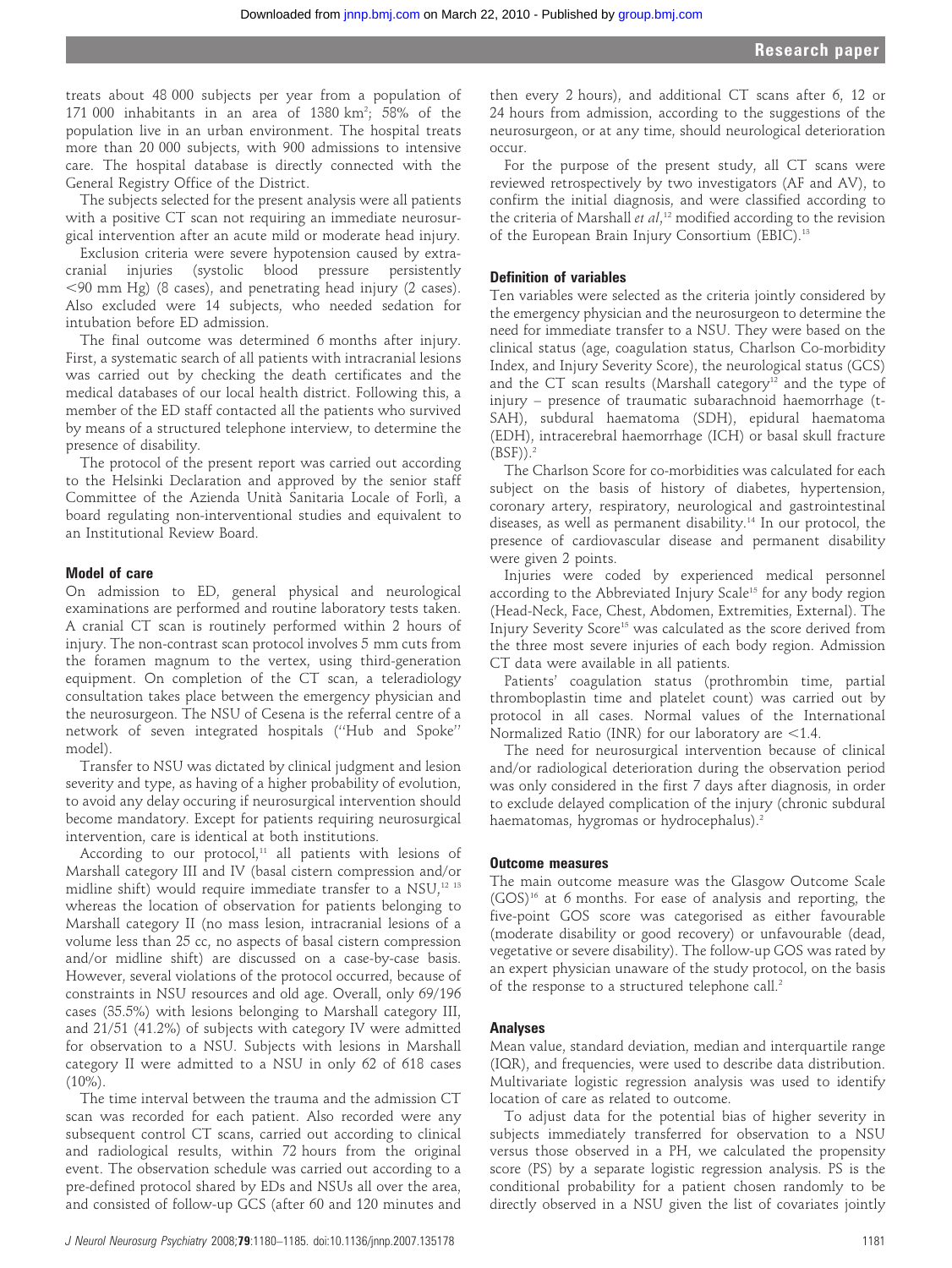## Research paper

considered by the emergency physician and the neurosurgeon as indicative of potential disease progression. The score, ranging from 0 (PH observation) to 1 (NSU observation), is found by predicting treatment group membership. As it is recommended that covariates be introduced generously into such a PS model, we included a large number ( $n = 10$ ) of covariates independently of significance thresholds or other selection criteria.17–20 The full list of covariates in the PS model can be found in table 1. The multivariate logistic regression model of main variables for admission for NSU observation to a versus a PH is reported in table 2.

We checked the validity of our model testing the relationship between the estimated propensity for a NSU (coded for terziles) and unfavourable outcome.<sup>21</sup>

Finally, to further confirm our results, we also matched all subjects admitted to a NSU with the subject observed in a PH with the closest PS.

Statistical analyses were performed running the SPSS/PC+ statistical package 13.0 on a personal computer.<sup>22</sup> Two-tailed p values less than 0.05 were considered statistically significant.

## RESULTS

## **Database**

The median age of the 865 patients with intracranial lesions after CT scan and GCS 15–9 was 62 years (IQR, 34 to 78), with 282 (32.6%) patients under 40 years and 285 subjects (33.0%) .75 years. Subjects admitted to a NSU were significantly younger than subjects observed in a PH (median 44 vs. 59 years, respectively; p<0.001).

The most common co-morbidities were coronary artery disease (203 cases, 23.5%) and neurological diseases (144 cases, 16.6%) without differences in relation to disposition. A total of 65 cases (7.5%) were on warfarin treatment without differences in relation to NSU admission (table 1). The vast majority of subjects had a mild head injury and GCS 14–15 (700 cases, 80.9%), 105 cases had a moderate injury with GCS 13–11 (12.1%), and only 60 cases had a moderate injury with GCS 10–9 (6.9%).

## Intracranial lesions

After positive CT scan and neurosurgical consultation by teleradiology system, only 152/865 subjects (17.6%) were

transferred to a NSU for observation. In the initial CT scan, a single lesion was demonstrated in 564 cases (65.2% of positive CT scan), whereas 301 cases (34.8%) had two or more lesions. The most common intracranial lesions were ICH (582 cases; 67.3%), acute SDH (328; 37.9%), t-SAH (205; 23.7%) and EDH (39; 4.5%). In 822 cases (95.0%), an additional CT scan was repeated within 24 hours (at 6, 12 or 24 hours according to clinical status).

## Surgical intervention during the observation period

During observation, 117 cases (13.5%) required neurosurgical intervention for clinical/radiological deterioration. In particular, neurosurgery became mandatory in 74/152 cases observed in a NSU (48.7%) and only in 43/713 (6.0%;  $p<0.001$ ) observed in a PH, the difference being largely explained by differences in disease severity. In 24 cases, the intervention was required for EDH, in 63 cases for SDH and in 30 for ICH. A total of 90 cases (9.3% of subjects observed in both units) required an additional surgical intervention for orthopedics, thoracic or abdominal lesions, which was carried out according to clinical status either in Forlì or in Cesena.

## Unfavourable outcome

A complete follow-up was obtained in almost all cases: 847/865 cases (97.9%). Of the remaining cases, 3 patients died because of complications unrelated to head trauma (one case of severe major orthopaedic injuries; one myocardial infarction, and one stroke). Five cases were lost to follow-up, and GOS was unreliable in 10 cases, due to either a previous disability (5 cases) or a trauma-related disability unrelated to head injury (5 cases).

The outcome was unfavourable in 90 cases (10.5%) (fig 1). Twenty-four patients died (GOS 1, 3.0%): 12 during the hospitalisation period, 12 during the 6-month follow-up. Five patients were judged to be in a permanent vegetative state (GOS 2, 0.7% of total) and 61 were severely disabled (GOS 3, 7.1%). The majority of cases (775 cases, 89.6%) had a favourable outcome, with moderate disability being present in 93 cases (GOS 4, 12.0%).

In general, the unfavourable outcome was slightly more common in subjects admitted to a NSU (14/152, 17.9%) than in

|                                     | intorquarulo rango) aoooranig to obsorvation olinor in a hoarosargioar anit or in a pomphorar hospital |                                   |  |  |
|-------------------------------------|--------------------------------------------------------------------------------------------------------|-----------------------------------|--|--|
|                                     | Neurosurgical unit ( $n = 152$ )                                                                       | Peripheral hospital ( $n = 713$ ) |  |  |
| <b>Males</b>                        | 120 (78.9%)                                                                                            | 450 (63.3%)                       |  |  |
| Age (median: IQR)                   | 44 (30 - 66)                                                                                           | $59(35-79)$                       |  |  |
| Charlson Score (median: IQR)        | $1(0-2)$                                                                                               | $0(0-1)$                          |  |  |
| INR > 2.0                           | 16 (10.5%)                                                                                             | 49 (6.9%)                         |  |  |
| Glasgow Coma Scale                  |                                                                                                        |                                   |  |  |
| $15 - 14$                           | 109 (71.7%)                                                                                            | 591 (82.9%)                       |  |  |
| $13 - 11$                           | 36 (23.7%)                                                                                             | 85 (11.0%)                        |  |  |
| $10 - 9$                            | 23 (15.1%)                                                                                             | 37 (5.2%)                         |  |  |
| Injury Severity Score (median: IQR) | $17(17-19)$                                                                                            | $16(11-18)$                       |  |  |
| <b>Marshall Category</b>            |                                                                                                        |                                   |  |  |
| Category 2                          | 62 (40.84%)                                                                                            | 557 (78.1%)                       |  |  |
| Category 3                          | 69 (45.4%)                                                                                             | 127 (17.8%)                       |  |  |
| Category 4                          | 21 (13.8%)                                                                                             | 30 (4.2%)                         |  |  |
| Basal skull fracture                | 24 (15.8%)                                                                                             | 60(8.4%)                          |  |  |
| Epidural haemorrhage                | 26 (17.1%)                                                                                             | 13 (1.8%)                         |  |  |
| Subdural haematoma                  | 100 (65.8%)                                                                                            | 258 (36.2%)                       |  |  |
| Intracerebral haematoma/contusion   | 64 (42.1%)                                                                                             | 475 (66.6%)                       |  |  |

Table 1 Clinical characteristics of subjects with intracranial injury (number of cases and %, or median and interquartile range) according to observation either in a neurosurgical unit or in a peripheral hospital

INR, injury severity score.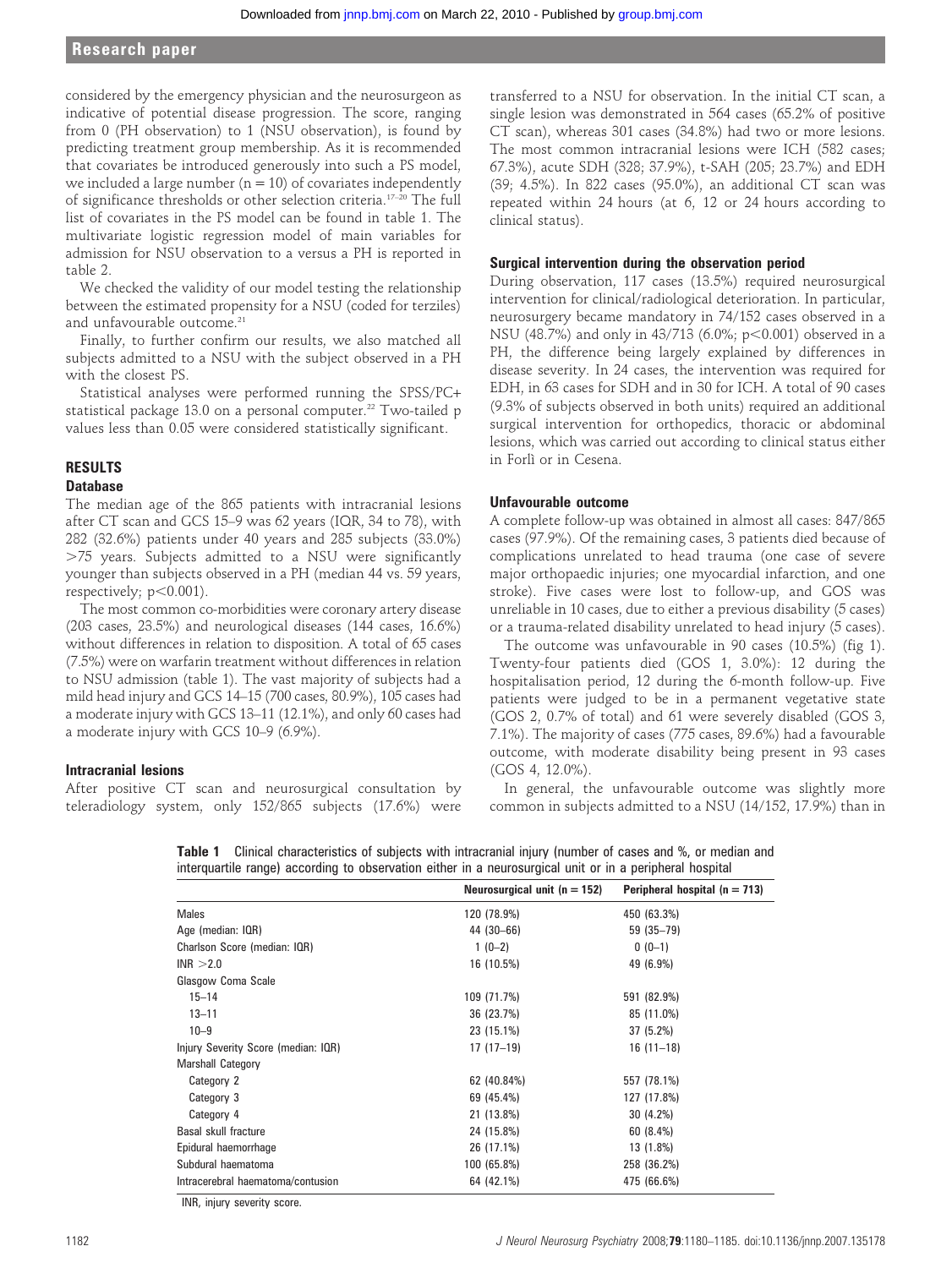|        | <b>Table 2</b> Multivariate logistic regression model of main variables considered for admission for observation to |
|--------|---------------------------------------------------------------------------------------------------------------------|
|        | a neurosurgical unit versus a peripheral hospital in patients with intracranial injury after mild-to-moderate head  |
| injury |                                                                                                                     |

| <b>Covariates</b>            | Odds Ratio (95% CI) | p Value |  |
|------------------------------|---------------------|---------|--|
| Age                          | $0.98(0.97 - 0.99)$ | < 0.001 |  |
| <b>Charlson Score</b>        | $0.93(0.80 - 1.09)$ | 0.375   |  |
| <b>INR</b>                   | $1.47(0.95 - 2.28)$ | 0.081   |  |
| <b>Injury Severity Score</b> | $0.95(0.91 - 0.99)$ | 0.022   |  |
| GCS                          | $0.88$ (0.77-1.01)  | 0.078   |  |
| <b>BSF</b>                   | $1.04(0.55 - 1.97)$ | 0.909   |  |
| Marshall Category            | $3.07(2.19 - 4.29)$ | < 0.001 |  |
| <b>SDH</b>                   | $5.32$ (2.86-9.87)  | < 0.001 |  |
| EDH                          | 21.89 (8.12-59.04)  | < 0.001 |  |
| <b>ICH</b>                   | $0.93(0.54 - 1.60)$ | 0.796   |  |

Age, Charlson score, INR, Marshall category and GCS were considered as continuous variables; BSF, SDH, EDH and ICH were considered as dichotomized variables.

BSF, basal skull fracture; EDH, epidural haemorrhage; GCS, Glasgow Coma Scale; ICH, intracerebral haematoma/contusion; INR, Injury Severity Score; SDH, subdural haematoma.

subjects observed in a PH  $(67/713, 10.0\%; p = 0.143)$ , the difference being largely explained by higher disease severity.

In subjects who developed an evacuated mass lesion (Marshall category 5), the outcome was unfavourable in 7/74 cases (9.5%) observed in a NSU and in 2/43 cases (4.6%) observed in a PH (not different). In the remaining subjects, the outcome was unfavourable in 14 cases (17.9%) observed in a NSU and in 67 (10.0%) observed in a PH (not significantly different). Among these cases, a non-evacuated mass lesion (Marshall category 6) occurred in 2/78 subjects (2.6%) observed in a NSU and in 11/670 (1.6%) observed in a PH (fig 1). In this last group, death occurred in 21/670 subjects (3.1%), but death was not related to complications associated with head injury in 8 subjects. Overall, head-injury-associated death and

unfavourable outcome were not systematically higher in subjects observed in a PH (ANOVA;  $p = 0.511$ ).

## Outcome prediction by propensity score

NSU observation was associated with a less favourable outcome at 6 months (OR, 1.50; 95% CI, 0.89 to 2.52;  $p = 0.131$ ), in relation to a more severe disease in NSU cases, but this was no longer the case when the outcome of NSU disposition was tested after correction for PS (OR 0.92; 95%CI, 0.49 to 1.75; p = 0.810) (table 3). In particular, no differences were observed in the three strata of terziles of PS, although the absence of events in the lower tertile prevented a correct calculation of odds (table 3). The correlation was confirmed in a separate analysis by paired subjects selected on the basis of similar values

Figure 1 Clinical course of subjects with positive CT scan following mild-tomoderate head injury that unequivocally did not require an immediate neurosurgical intervention in relation to location of observation either in a neurosurgical unit (NSU) or in a peripheral hospital (PH) with neurosurgical expertise only via a teleradiology system and transfer-time of 30–60 min (so-called "Hub and Spoke" model). EDH, epidural haemorrhage; GOS, Glasgow Outcome Scale; ICH, intracerebral haematoma/ contusion; SDH, subdural haematoma; t-SAH, traumatic subarachnoid haemorrhage.

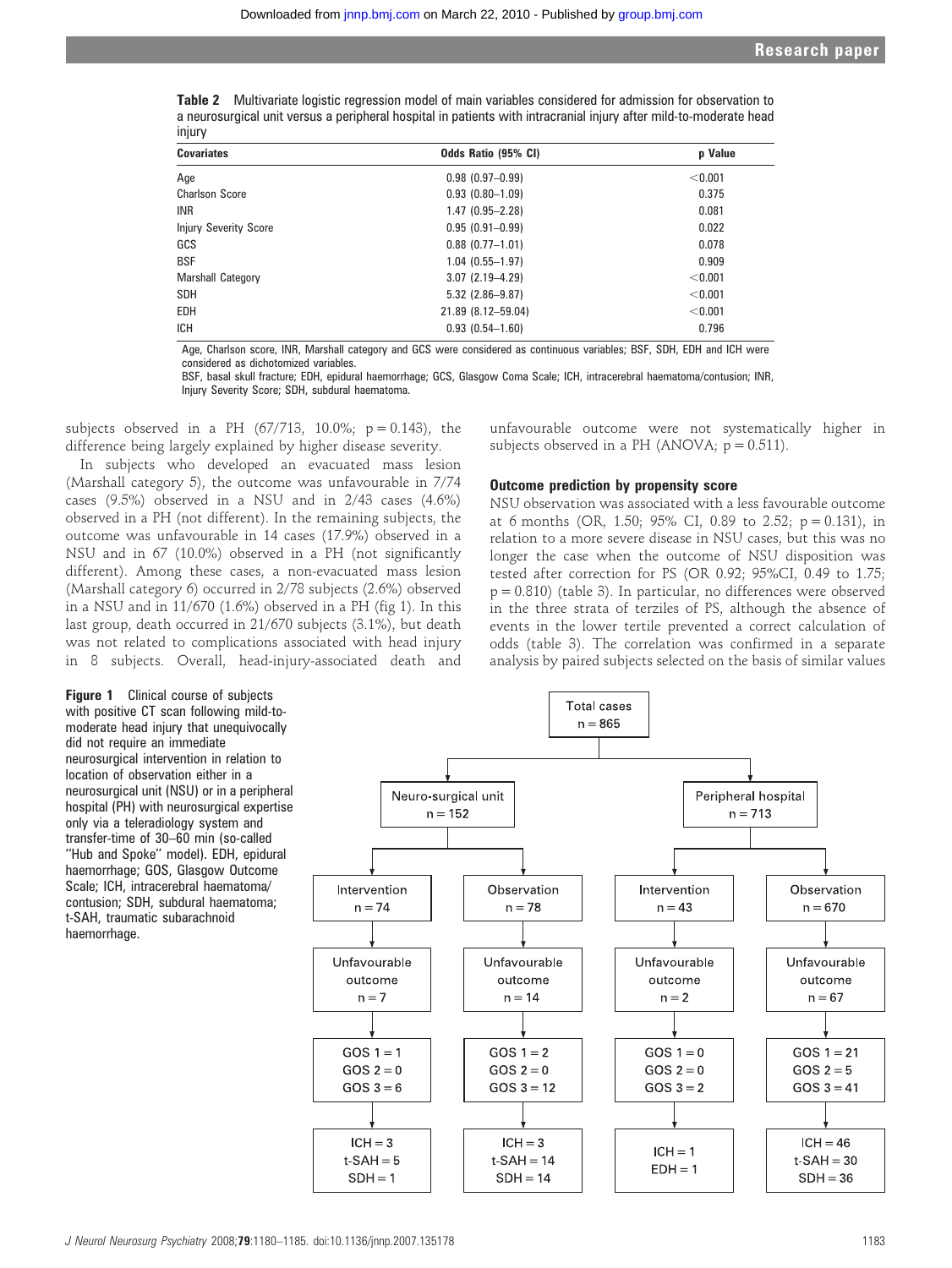| abord to be admitted for oboor ration to a hourboargiour anne freedy roibad a pomphoral hoopiear fr rif |                         |                        |                       |                       |                |  |  |
|---------------------------------------------------------------------------------------------------------|-------------------------|------------------------|-----------------------|-----------------------|----------------|--|--|
| <b>Strata</b>                                                                                           | <b>Propensity score</b> | <b>NSU</b> disposition | <b>PH</b> disposition | Odds ratio (95% CI)   | <b>p</b> Value |  |  |
|                                                                                                         | $0.0124 - 0.0694$       |                        | 280                   | 0.00(0.00)            | 0.999          |  |  |
|                                                                                                         | 0.0694-0.1529           |                        | 258                   | 2.28 (0.67 to 7.74)   | 0.185          |  |  |
|                                                                                                         | $0.1544 - 0.9949$       | 113                    | 175                   | $0.76$ (0.37 to 1.58) | 0.470          |  |  |
| All cases                                                                                               |                         | 152                    | 713                   | $0.92$ (0.49 to 1.75) | 0.810          |  |  |

Table 3 Propensity score analysis: comparison of unfavourable outcome predicted by selected covariates across strata (terziles) of the propensity score to be admitted for observation to a neurosurgical unit (NSU) versus a peripheral hospital (PH)

of the propensity score, where NSU admission did not change outcome (OR, 0.69; 95%CI, 0.32 to 1.14,  $p = 0.343$ ).

Data did not change significantly when subjects with mild or moderate head injury were analysed separately (not reported in details). Similarly, when the analysis of unfavourable outcomes was extended to include subjects with moderate disability (GOS 4), no differences were observed in relation to modes of care.

## **Discussion**

The present study confirms that a model of care based on observation in a general hospital with telemedicine facilities (''Hub and Spoke'' model) does not put patients with mild-tomoderate head injury and positive CT scan at higher risk. These data may be used by healthcare providers to plan a cost-effective use of resources in this group of critical patients, prone to sudden clinical and/or radiological deterioration, where urgent neurosurgical intervention may be needed.

The prognosis of these patients is extremely variable, and favourable in more than 80% of cases. Different figures reported in the literature are probably due to peculiar characteristics in specific settings.<sup>16</sup> The most relevant issue remains a careful initial assessment, continuous observation and easy access to neurosurgery in the event of progression.

In most European countries, the decisions about direct admission of patients to hospitals with a NSU are often based on early initial CT scan findings and the demonstration of surgical lesions.<sup>23</sup> Admissions are also driven by the availability of the necessary facilities for neurosurgical intensive care,<sup>23</sup> and reluctance to centralise all subjects with intracranial injury in neurosurgical centres is due to limited bed availability in specialist units and cost constraints. In some European areas, the American Trauma Life Support statement indicating that all patients with a GCS below 14 should be centralised in hospitals with neurosurgical facilities would overwhelm the neurosurgical resources. In patients with severe head injury, the odds of death of patients admitted to a non-neurosurgical centre was reported to be increased two-fold when compared to that of subjects treated in a neurosurgical centre<sup>9</sup> (also after case-mix adjustment with other prognostic factors such as age, Revised Trauma Score and ISS by the PS). Data of subjects with moderate head injury (also the most severe forms with GCS 9–10) are less convincing. In the European Union, head injury guidelines suggest immediate transfer to specialised centres, $24$  but the question is open and most cases are usually managed outside NSU<sub>s.9</sub>

We addressed this issue by means of a retrospective observational study on a prospectively collected database and the use of the PS. The inclusion of the PS in our analyses is a method to keep selection bias to a minimum in this type of study,<sup>19</sup> and to increase external validity.<sup>20</sup> The majority of the studies quoted above were derived from neurosurgical settings, in which a neurosurgical triage does not generate data that allows external validity testing for individual cases admitted to EDs in hospitals without a NSU. The PS methodology is an

attempt to reconstruct a posteriori a situation similar to a random assignment with respect to outcome, given the observed covariates, in a condition where modes of care cannot be easily standardised. Of course, the PS makes an effective balance of covariates used to construct the score but, at variance of randomisation, it cannot be expected to remove hidden biases. Accordingly, the results should be only considered as exploratory findings, although ad hoc randomised controlled studies in this area seem difficult to carry out.

We observed CT evolution and evacuated mass lesion in more than 13% of cases, but only a minority of patients developed a non-evacuated mass lesion with unfavourable outcome (8 deaths, 1 vegetative state and 4 severe disability), but without differences in relation to mode of care. Eight of these subjects were observed in a PH, but most of them were characterised by polypharmacology and advanced age (median 84 years), largely accounting for outcome.

The growing elderly population and the expanding indication for anticoagulant treatment are expected to produce more traumatic intracranial injuries, challenging the emergency physicians more and more. In our series, 65 cases (7.5%) were treated with anticoagulants with an INR above 2.0 in a population in which 203 cases (23.5%) cases had cardiovascular disease. In a previous report, we showed that anticoagulation increases, by more than 4 times, the risk of unfavourable outcome, independently of other variables,2 but this issue is not considered in several analyses.9 There is a need for studies assessing the clinical importance of rapid reversal of anticoagulation.

In addition, age is an important matter of discussion. In our series, 412 (47.6%) were  $>65$  years old, whereas subjects aged over 65 years were excluded from the analyses in the study of Patel et al.<sup>9</sup> In addition, in the latter study, the median age was 33 years in subjects treated in a NSU and 31 in those admitted to non-neurosurgical centres,<sup>9</sup> completely different figures from those of our series reflecting the ''real world'' of head injury cases observed in EDs, where the median ages were 44 and 59 years, respectively, in keeping with previous reports.<sup>11 25</sup> Our analysis identifies younger age as a significant, independent predictor of propensity to admission to a NSU, but age has never been considered by guidelines as a criterion for admission to neurosurgery and/or for refusing surgery. Although the severity of lesion may be largely independent of age, the probability of an unfavourable outcome is expected to increase with ageing, with 34/117 subjects over 65 years old being operated on for progressive deterioration. In this group, 4 cases had been observed in a NSU (1 death and 3 GOS-3), 2 in a PH (all GOS-3).

This study was not designed to test the hypothesis that subjects with different lesions might be treated more successfully by different modes of care, but only to test the possible disadvantage of peripheral observation. Patients with mild-tomoderate head injury represent a heterogeneous group, and disease progression is largely unpredictable. In our setting, the